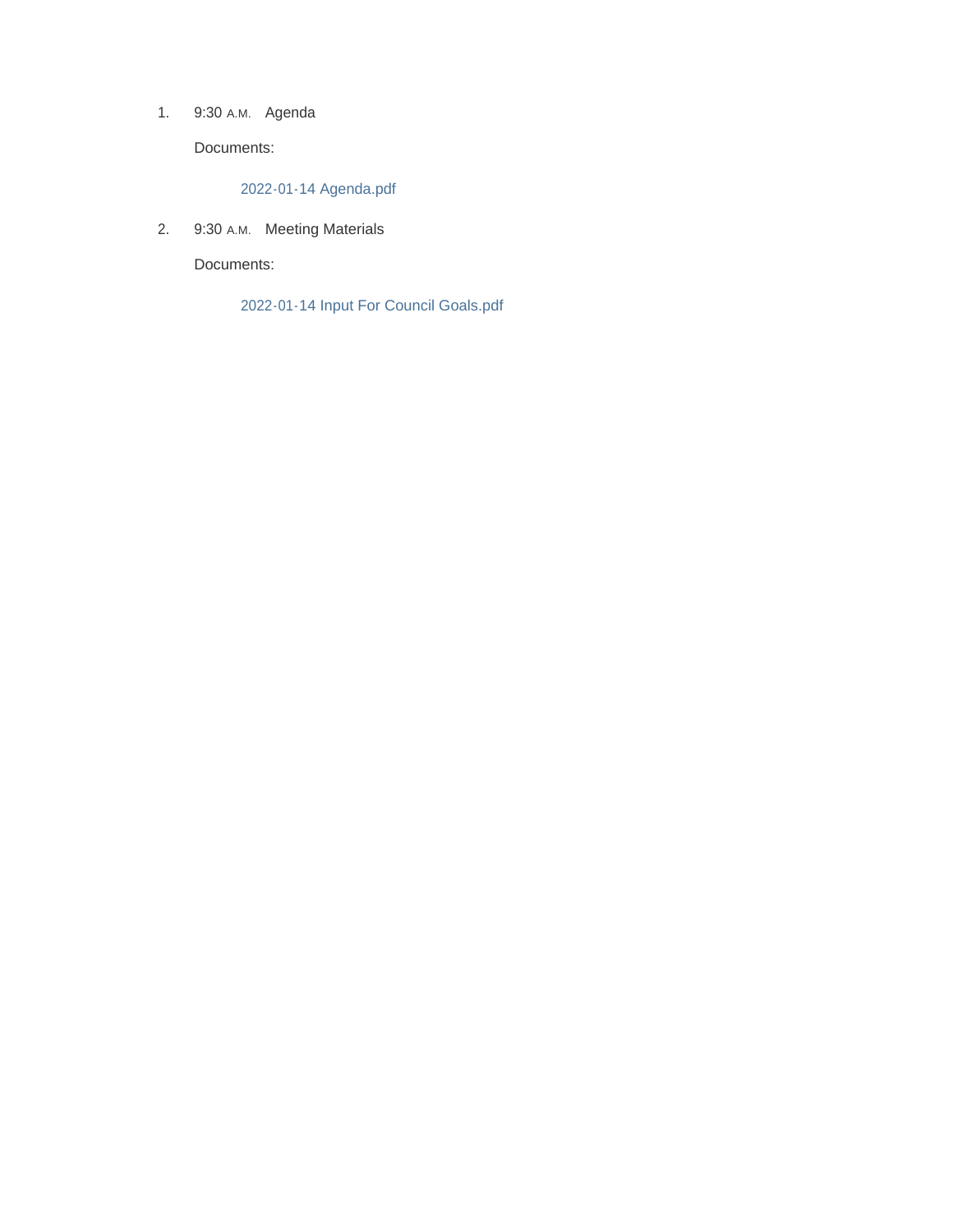

## **CITY OF YACHATS CITY COUNCIL MEETING** Yachats OR **Friday, January 14, 2022, at 9:30am To Be Held Via Zoom**

## **AGENDA**

Join Zoom Meeting <https://us02web.zoom.us/j/84651149572>

Meeting ID: 846 5114 9572 One tap mobile +16699006833,,84651149572# US (San Jose) 12532158782,,84651149572# US +(Tacoma)

Dial by your location +1 669 900 6833 US (San Jose) +1 253 215 8782 US (Tacoma) +1 346 248 7799 US (Houston) +1 929 205 6099 US (New York) +1 301 715 8592 US (Washington DC) +1 312 626 6799 US (Chicago) Meeting ID: 846 5114 9572 Find your local number: <https://us02web.zoom.us/u/kSBzkyLt1>

## **Council Meeting**

I. Council's 2022 Goals

The Yachats City Council meetings are open to the public and interested citizens are invited to attend. These are open meetings under Oregon law, but a work session is not a community forum; audience participation is at the discretion of the Council. Meetings are audiorecorded. The meeting are accessible to persons with disabilities. For accommodations, please call (541) 547-3565, or Oregon Relay 1-800-735-2900 TDD) two days in advance. City of Yachats does not discriminate on the basis of race, color, religion, creed, gender, national origin, age, disability, marital or veteran status, sexual orientation, or any other legally protected status. Sign language or foreign language interpreter may be available, with advance notice. Call City Hall at 541-547-3565 or Oregon Relay 1-800-735-2900 *(TDD) two days in advance.*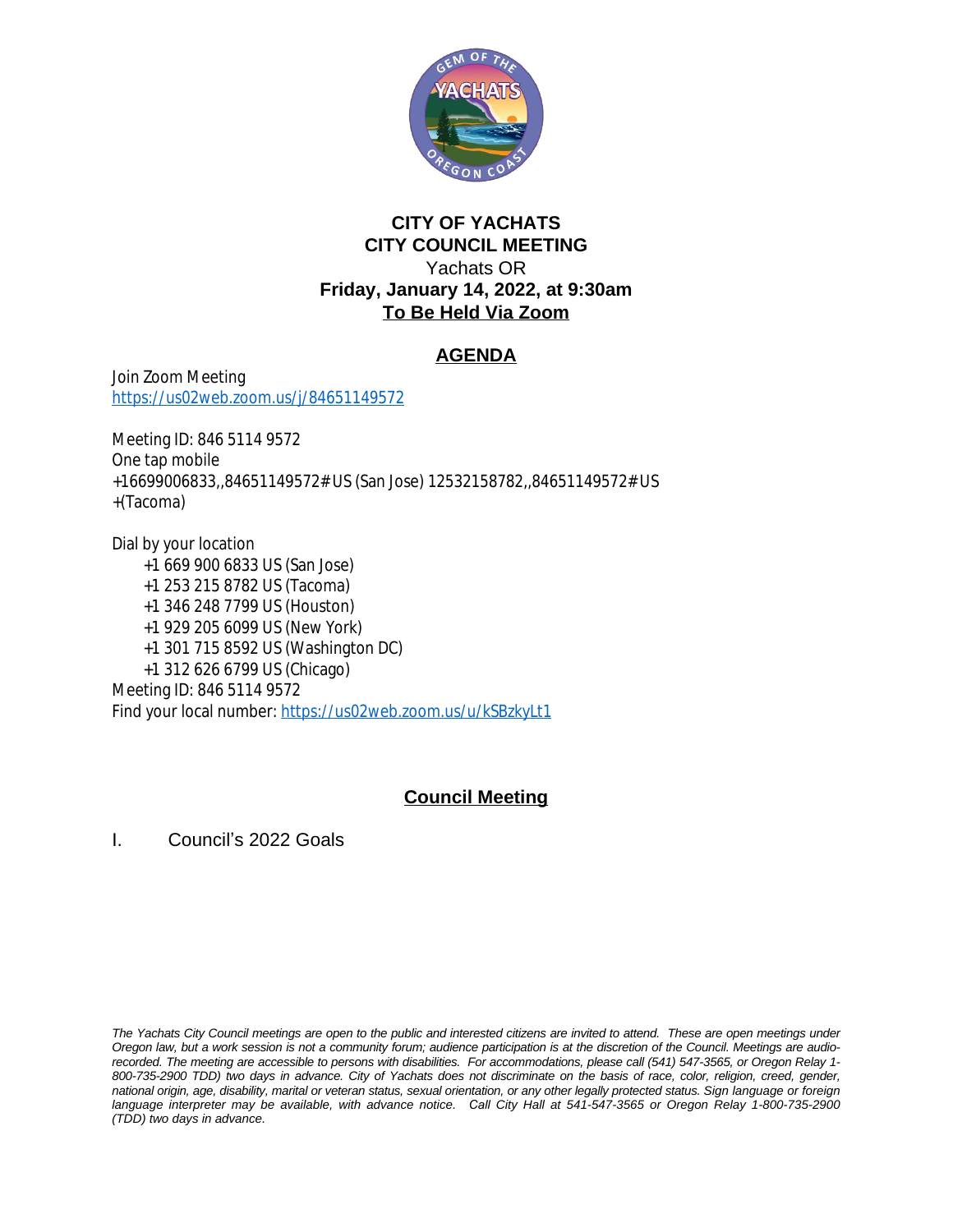

The Yachats City Council meetings are open to the public and interested citizens are invited to attend. These are open meetings under Oregon law, but a work session is not a community forum; audience participation is at the discretion of the Council. Meetings are audiorecorded. The meeting are accessible to persons with disabilities. For accommodations, please call (541) 547-3565, or Oregon Relay 1-800-735-2900 TDD) two days in advance. City of Yachats does not discriminate on the basis of race, color, religion, creed, gender, national origin, age, disability, marital or veteran status, sexual orientation, or any other legally protected status. Sign language or foreign language interpreter may be available, with advance notice. Call City Hall at 541-547-3565 or Oregon Relay 1-800-735-2900 *(TDD) two days in advance.*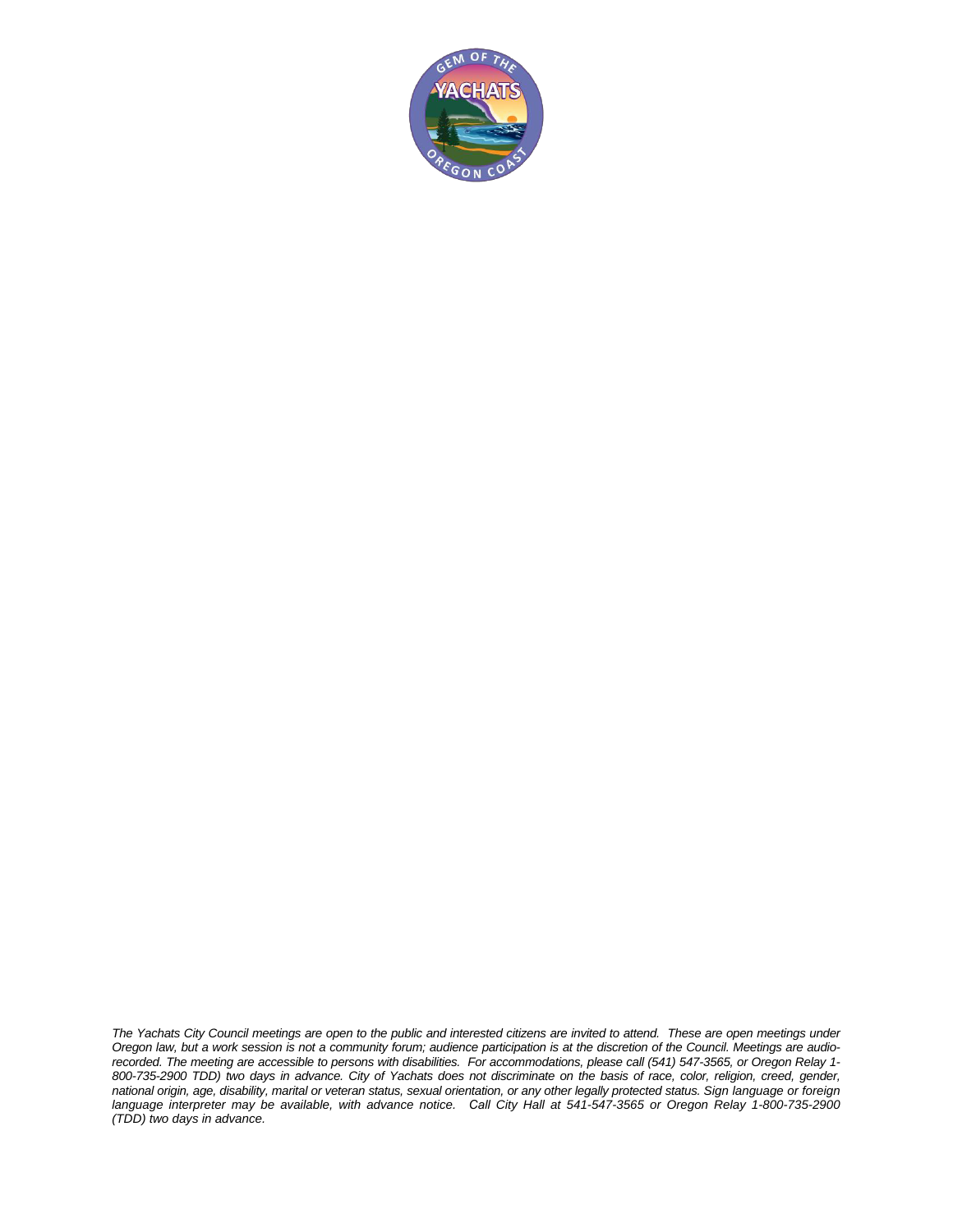## **Council's 2021 Goals**

## **Improve timeliness, relevance, quality and effectiveness of city service delivery**

- 1. Recruit, evaluate, and hire city manager.
- 2. Survey residents to identify their experience with and expectations of the City services.
- 3. Evaluate the responsibilities of the City Manager, as well as those of staff members, to ensure that they

meet the needs of the Yachats Community.

- 4. Improve effectiveness of code enforcement.
- 5. Bring Accounting Services in-house.
- 6. Finalize Water Master Plan and work on priority items, taking care to keep water plant running

smoothly.

#### **Prioritize and demonstrate environmental responsibility in all actions and decisions**

- 1. Identify priorities relative to water sustainability.
- 2. Review all city plans and Capital Projects with the objective of preserving and protecting the area's

natural resources.

- 3. Effectively partner with local organizations committed to our community environment.
- 4. Encourage staff and commissions to act on opportunities that positively impact our planet.

## **Strengthen relationships with Community**

- 1. Communicate with citizens by providing written minutes, website content, and monthly newsletter, using updated contact information.
- 2. Develop collaborative relationships with business owners and the Chamber.
- 3. Organize public forums and surveys to gather citizen input and guidance on city projects and initiatives.
- 4. Sponsor low-cost events and activities that contribute to the well-being of the community.

## **Provide a safe environment**

1. Monitor and complete Ocean View Drive Project. (Boardwalk Project will not be completed in 2021.)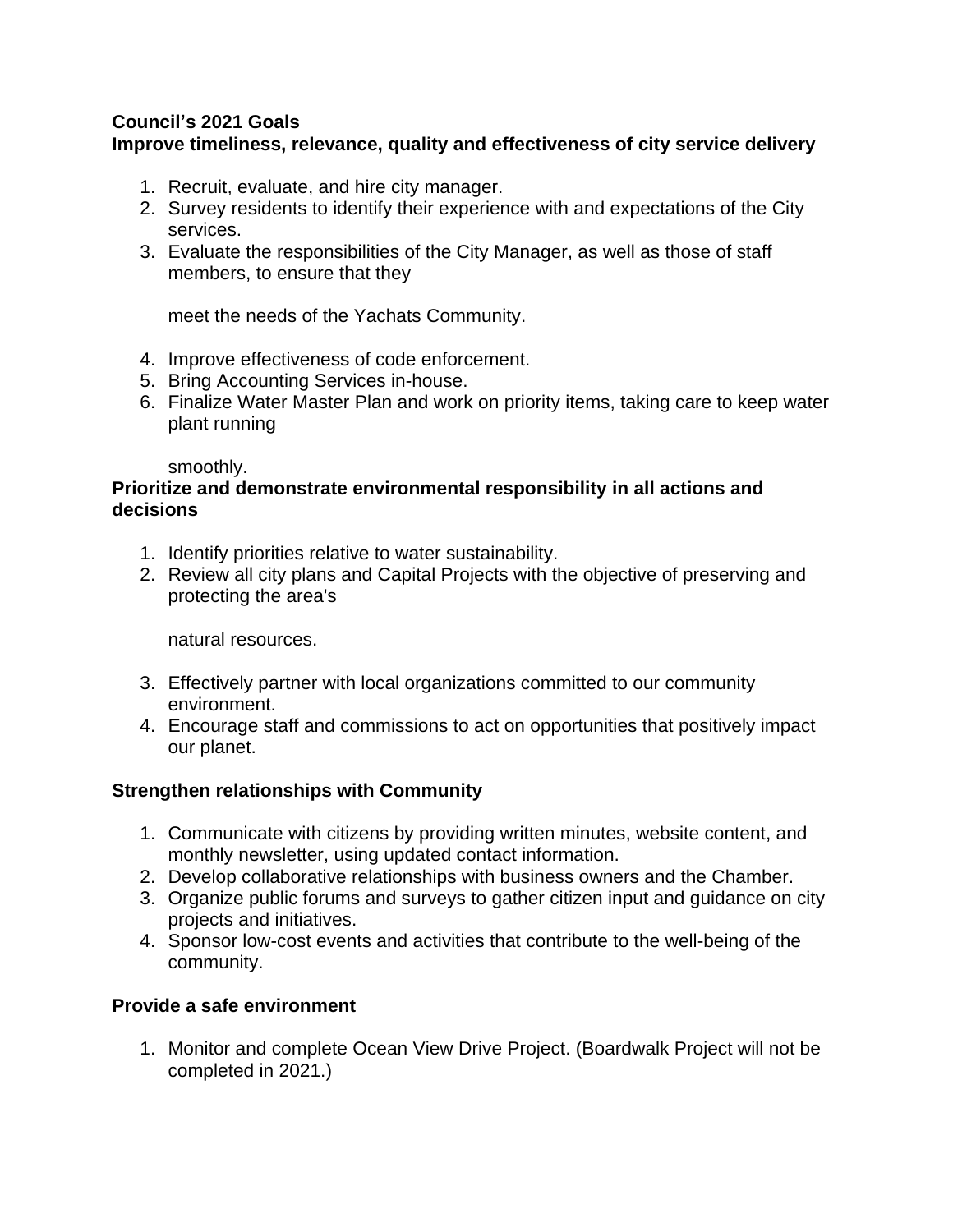- 2. Manage the city's response to the Pandemic using guidance from OHA, CDC and citizens' input.
- 3. Ensure that intersections and streets have appropriate signage and other modifications to protect

citizens and visitors.

4. Prioritize maintaining adequate water flows for fire safety and user needs.

### **Demonstrate Financial Responsibility**

- 1. Practice long-term planning, making choices that allow the city to build up reserves.
- 2. Reevaluate the Finance Committee in terms of expertise needed on the committee and the role of the

committee.

3. Seek a plan to address and prioritize city projects and apply for grants when available and useful to

suggested projects.

#### **Housing**

**1.** Appoint a task force to seek and identify avenues to address the lack of affordable housing for moderate

to low-income citizens.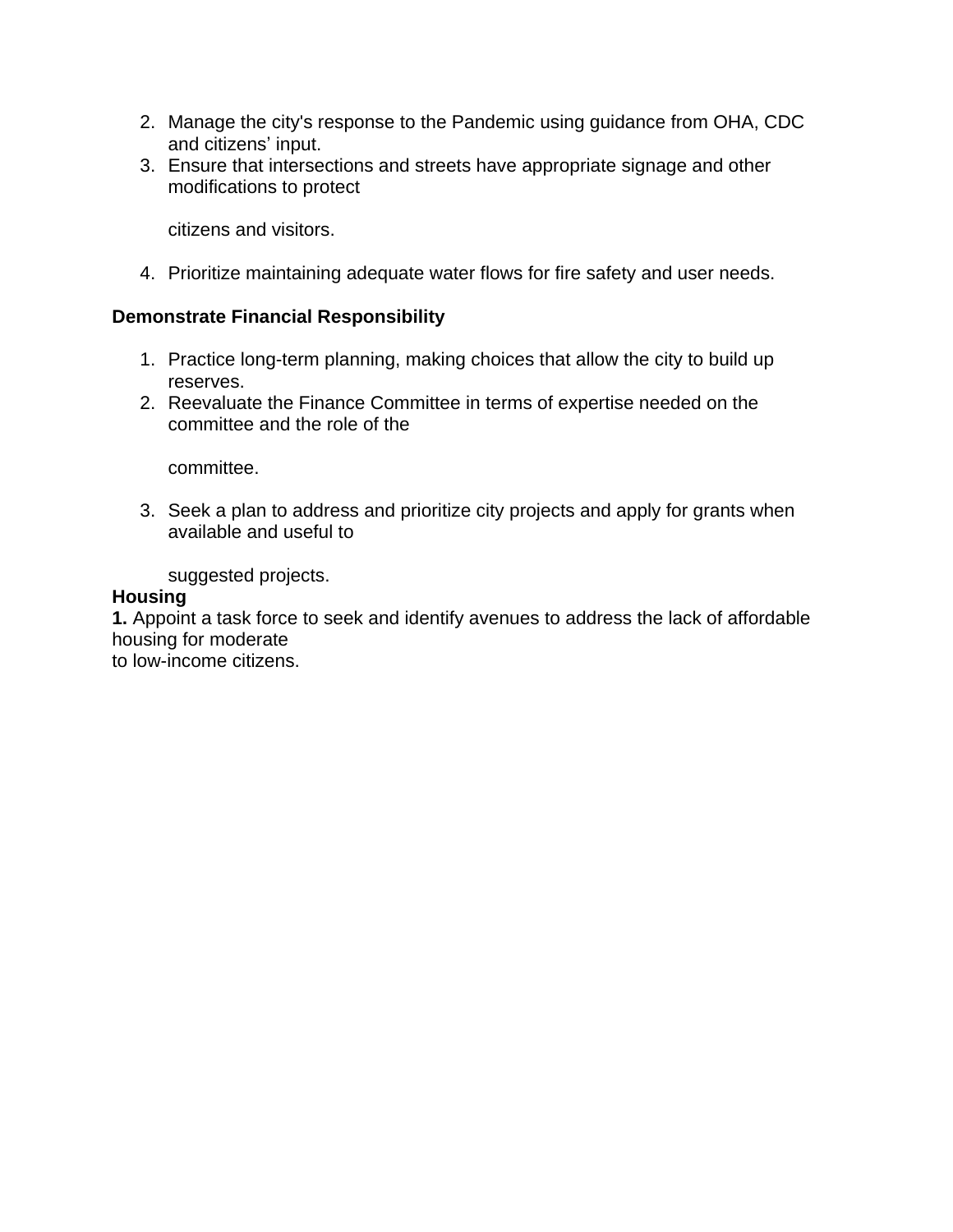On Thu, Nov 18, 2021, 3805 PM Leslie Vaaler [<Leslie@yachatsmail.org](mailto:Leslie@yachatsmail.org)> wrote: Dear Chairs, Council rules call for Council to hold a Goal se4ng work session each January. They further state that each November, Council should solicit comments from the Commissions, staff, and the community for additions and amendments to the City Goals. I aCach Council's 2021 goals.

On behalf of the Council, I respectfully ask that your Commission consider possible additions and other modifications. As ready, these can be sent to me for inclusion in the packet for our yet-to-be- scheduled January goals session. You are also welcome to send me any personal suggestions, but if you are doing so, make sure to make clear that you are not speaking for the Commission.

Year's end is fast approaching and some Commissioners' terms are expiring. If you have not already done so, you should soon determine whether or not they wish to renew their terms. It would be great if you communicate what you learn to Kimmie and to me. I appreciate the work your Commission is doing on other important matters, and thank you for consideration of these requests.

Best regards, Leslie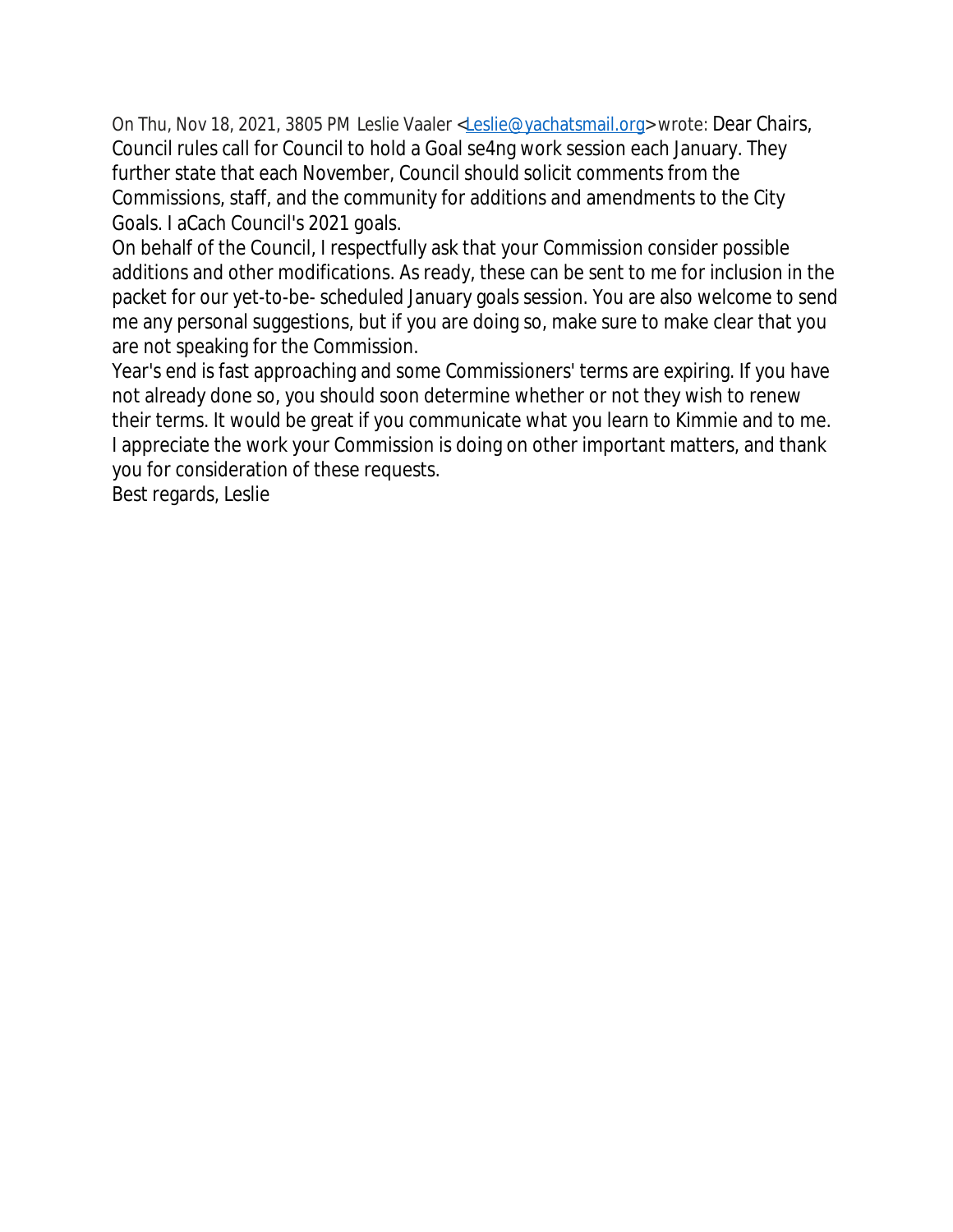## **Re: request for Commission input on Council's 2022 goals**

Lance Bloch [<lancebloch1@gmail.com](mailto:lancebloch1@gmail.com)>

Mon 11/22/2021 2838 PM

To: Leslie Vaaler [<Leslie@YachatsMail.org>](mailto:Leslie@YachatsMail.org)

Mayor Vaaler,

Here are some of my thoughts on the Council goals...

Overall, it is a good list, and the major categories all seem appropriate. Each category has, in my view one primary task. I am glad to see that the first task in the first category, is hiring a city manager. Nine months ago I would never have thought that we wouldn't have a new city manager by Thanksgiving. Now it seems possible that we may not have a city manager in place by New years day. So many other goals are waiting on that one that it gets more important by the day.

Jumping way to the end...Housing...as you are aware we have received a grant to do a housing needs analysis. Appointing a taskforce at this point would likely confuse the issue.

The fifth category is Financial Responsibility. I believe that there is too much direct City Council involvement in both the Finance Committee and the Budget Committee. With 5 members on Budget, for instance, The Council is creating the advice being sent to The City Council. You need independent advisors.

I think the rest of the goals are excellent.

Thank you for your time in reading this. Lance Bloch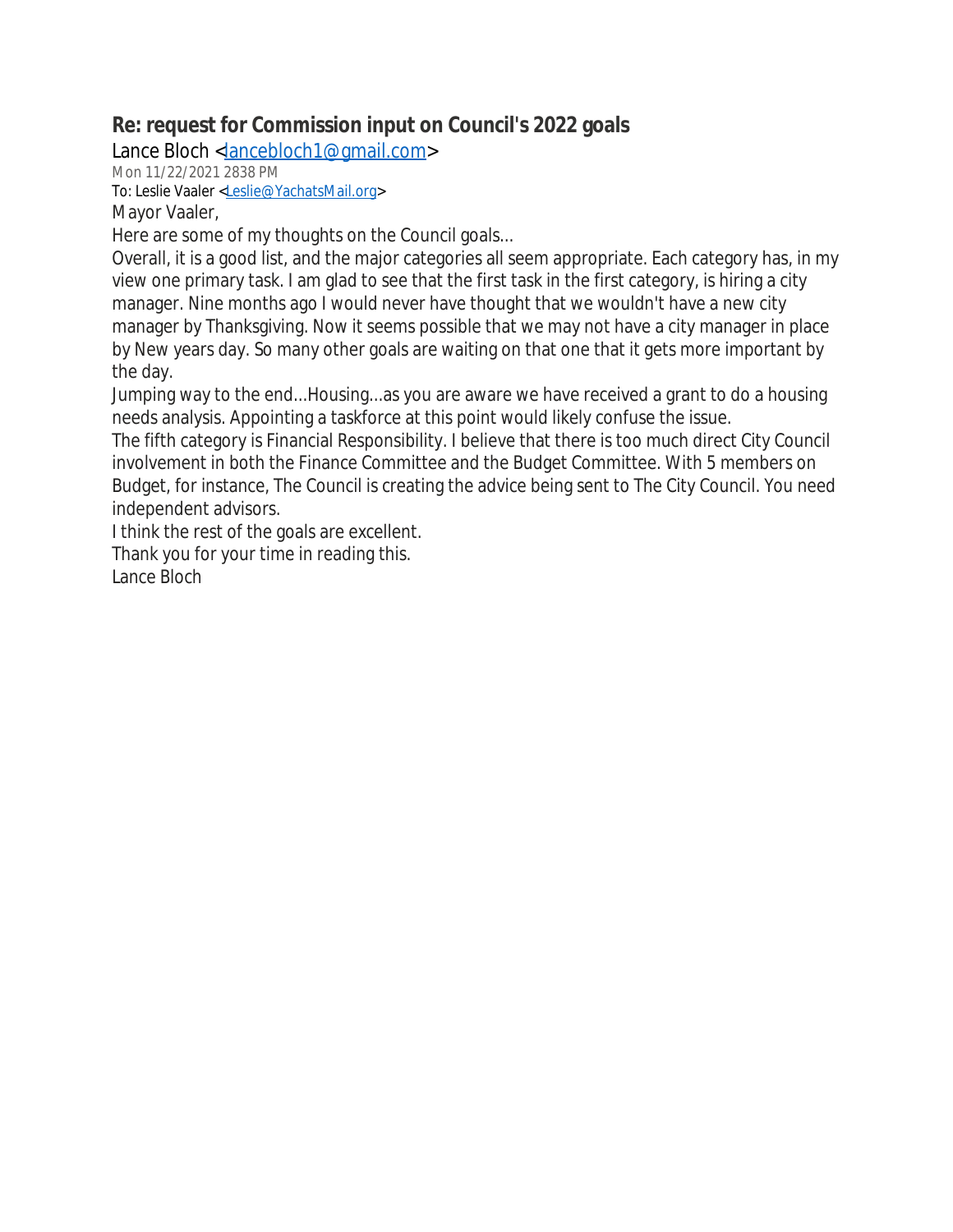**November 2021 To: Mayor Vaaler and City Council Re: Request for input and review of 2021 Council Goals From: Jacqueline Danos, response**

**The Council Goals outlined for 2021 are, in general, broad brush without specific, actionable goals. I agree that a City Council should have some broad overarching goals that remain relatively consistent from year to year, examples of those would be the goals relating to city services, general safety of the community, environmental stewardship, and fiscal responsibility. Annually though, specific actionable items or goals should be developed which, at the end of the year, can be reviewed to assess as completed, partially complete, or still open.**

**Moving into 2022 the goals listed for 2021 need to be adjusted with actionable items/goals rather than the general outline presented. For example, with regards to the Master Water Plan, a goal of an implementation plan based on the specific recommendations contained within the Master Water Plan and the Drinking Water Protection Plan, including specific dates and responsible parties for completion, would be an actionable goal. Another would be the creation of a Citizen Involvement Committee (CIC) with specific responsibilities listed. For example: outreach to community & Commission(s) and the updating and response to the "Community Voice" section of the website.**

**An additional comment as a Commission member and a citizen: it seems to me that the City Council has goals set for itself that in a Council-City Manager form of government should fall under the purview of the City Manager. This includes the hiring of city staff and all outside services, Finance Committee operations, review of existing C.I.P 5-year plans (2019-2020 and 2017-2022 plans) for discussion with the Budget Committee and Council. And when it comes to fiscal responsibility, as important as it is to maintain some reserves, needed municipal spending on infrastructure repair and maintenance, community development, and the fully staffing of city offices at livable wages are areas where limiting spending too much can become a liability for the community rather than an example of good fiscal responsibility.**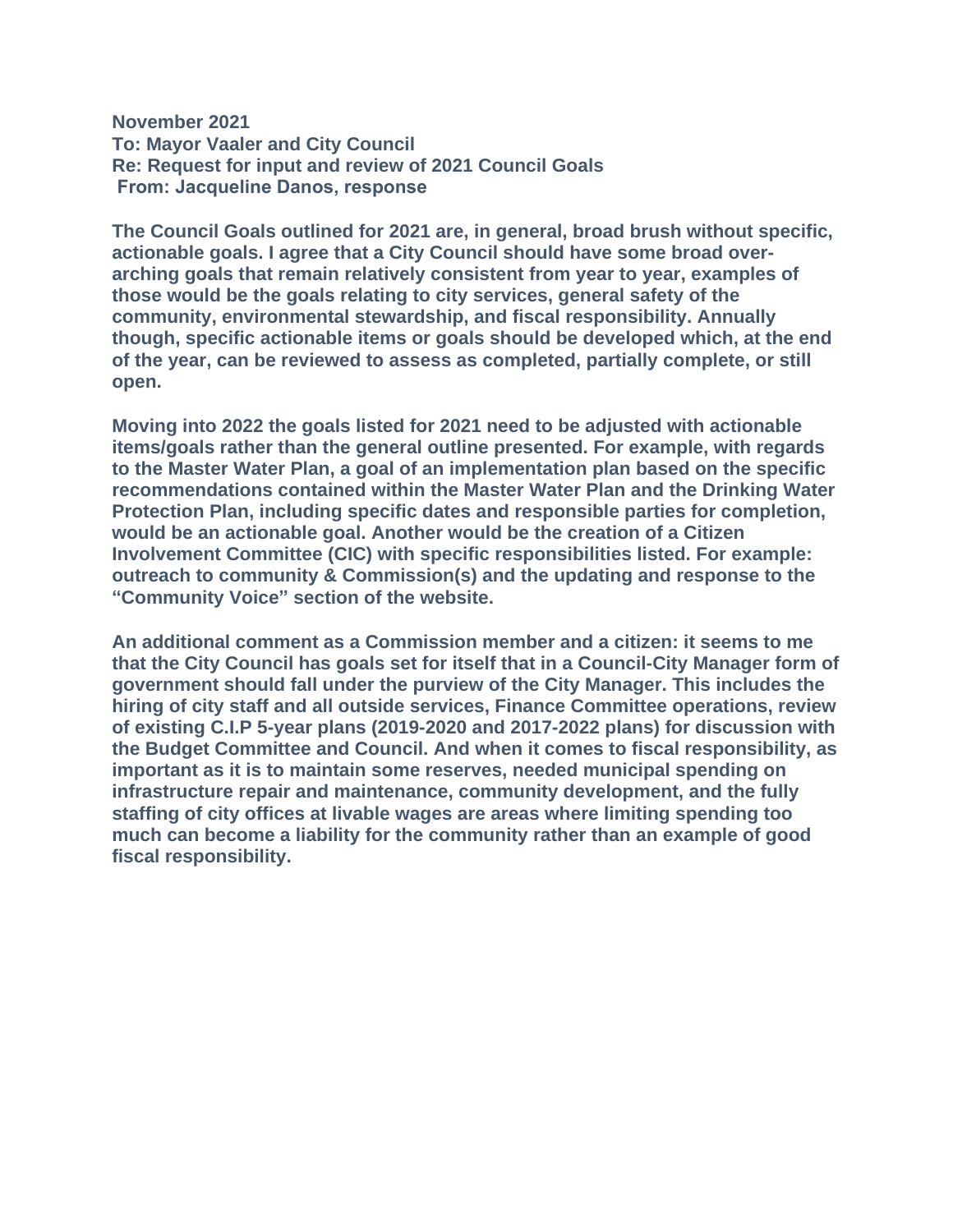#### **RE: request for Commission input on Council's 2022 goals**

[david@teacherofdreams.com](mailto:david@teacherofdreams.com) <[david@teacherofdreams.com>](mailto:david@teacherofdreams.com)

Fri 11/26/2021 12908 PM

To: Leslie Vaaler <[Leslie@YachatsMail.org>](mailto:Leslie@YachatsMail.org)

Cc: Kimmie Jackson <[Kimmie@YachatsMail.org>](mailto:Kimmie@YachatsMail.org)

Hi, Leslie and Kimmie,

As promised, what follows are responses from members of the Library Commission to the 2022 Council Goals. To repeat, we did *NOT* meet as a commission to discuss these topics; what follows are the individual reacBons of those commissioners who replied.

That being said, I was a bit surprised that two of us focused on the same topic: the Finance CommiGee. I will offer my thoughts, first, which I had before I heard back from Commissioner Viki West.

I have always had a problem with the idea that Yachats has both a Finance CommiGee and a Budget CommiGee. When I first joined the Library Commission, I sat on the Finance CommiGee, and it seemed to me that its work was both belabored and, to a large extent, redundant. I always wondered what I was doing there. Maybe I am missing something, but I sBll wonder why these two commiGees (Finance and Budget) can't be blended into one body. It was, therefore, interesBng to receive the following email from Viki West. As you may know, she is a career bookkeeper, and though reBred, sBll does the books for The SeaAire. I copy what follows with her permission:

"... I have been trying to determine the role of the finance committee since I have been a member. And, some of the members of the committee have no understanding of financial statements, and take up the entire meeting asking questions about the financials for their particular commission. Frankly I consider the meetings a huge waste of time and am not excited about continuing on the committee.

"I want to support the library, especially the coming (we hope) expansion, and the hiring of a part time librarian, but I am discouraged about the finance committee. Viki"

I have told Viki that she need no longer attend those meetngs; I will take her place. I made that decision because I can ill afford to lose a frustrated and disgruntled commissioner. But I, too, am ambivalent about sitting in on those meetings again.

The other comments in response to your query came from Commissioner Naomi Steenson. As you may know, Naomi worked in administraBon for the State of Oregon for many years. Her comments are both astute and based on years of experience. But they are also varied; she covers a fair amount of ground. If you

think it would be helpful to read what she has written, I'd be happy to pass it along. But as I said, these are the individual thoughts of one commissioner, not the consensus of a commission as you requested. All the best,

*David*

David Rivinus Yachats, Oregon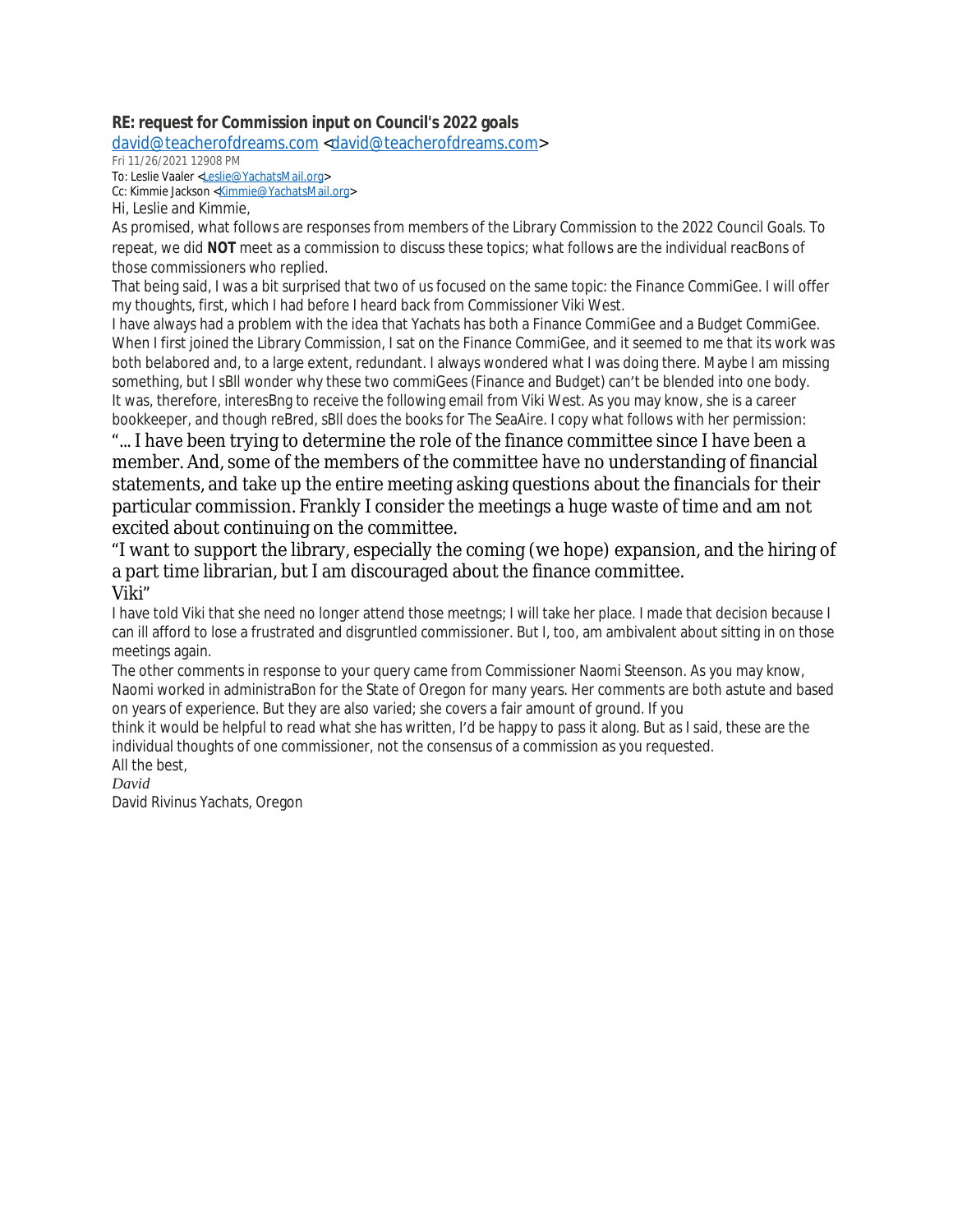FW: request for Commission input on Council's 2022 goals david@teacherofdreams.com Thu 12/2/2021 12754 PM To: Leslie Vaaler <Leslie@YachatsMail.org> Hi, Leslie,

I spoke with Naomi this morning, and she gave permission to pass her thoughts along to you. I think her overall concern is that there seems to be no way to measure whether or not a goal has been reached—or even moved toward. Here's what she said:

#### Hi David,

Here are my thoughts on the City Council goals. Again feel free to use or dismiss anything you don't find helpful or relevant. I'm just 'free flow' commenHng.

Goal #1 Improved timeliness, relevance, etc...

Other than vague, generalized endeavors, there is no specific action or results-based language here. How will City Council demonstrate that these improved efficiencies are evident? What will be perceptible to the community?

Goal #2 PrioriHzed environmental responsibility...

Same here, no clear path of acHon to be taken. No clarity or definiHon. Goal #3 Strengthen relaHonships with Community.

How will City Council improve their own interactions with each other to model their commitment to strengthened community relationships? Whatever plays out at the top directly impacts other City Commission dynamics and the community in general.

#### Goal #6 Housing

Kind of weak and aimless. At this time, Yachats has the opportunity to be proactive (vs. reactive) before the matter of houseless individuals overwhelms the community with the uncomfortable and unpleasant realities of shelterless living. The same goes for valued hospitality service providers who cannot access affordable and decent living accommodations.

This task force needs to test drive or develop actual initiatives to prove that Yachats is serious about tackling the problem rather than just uttering some politically correct, but patronizing lip service. The people who are houseless are not going to disappear, nor will the individuals who provide critical services that make living here pleasurable find

sustainable roots to remain here. We have to take real risks and experiment potential solutions - and we could actually come up with a genuine solution.

Enough patter and drivel from me. Have a good evening. Be well, N.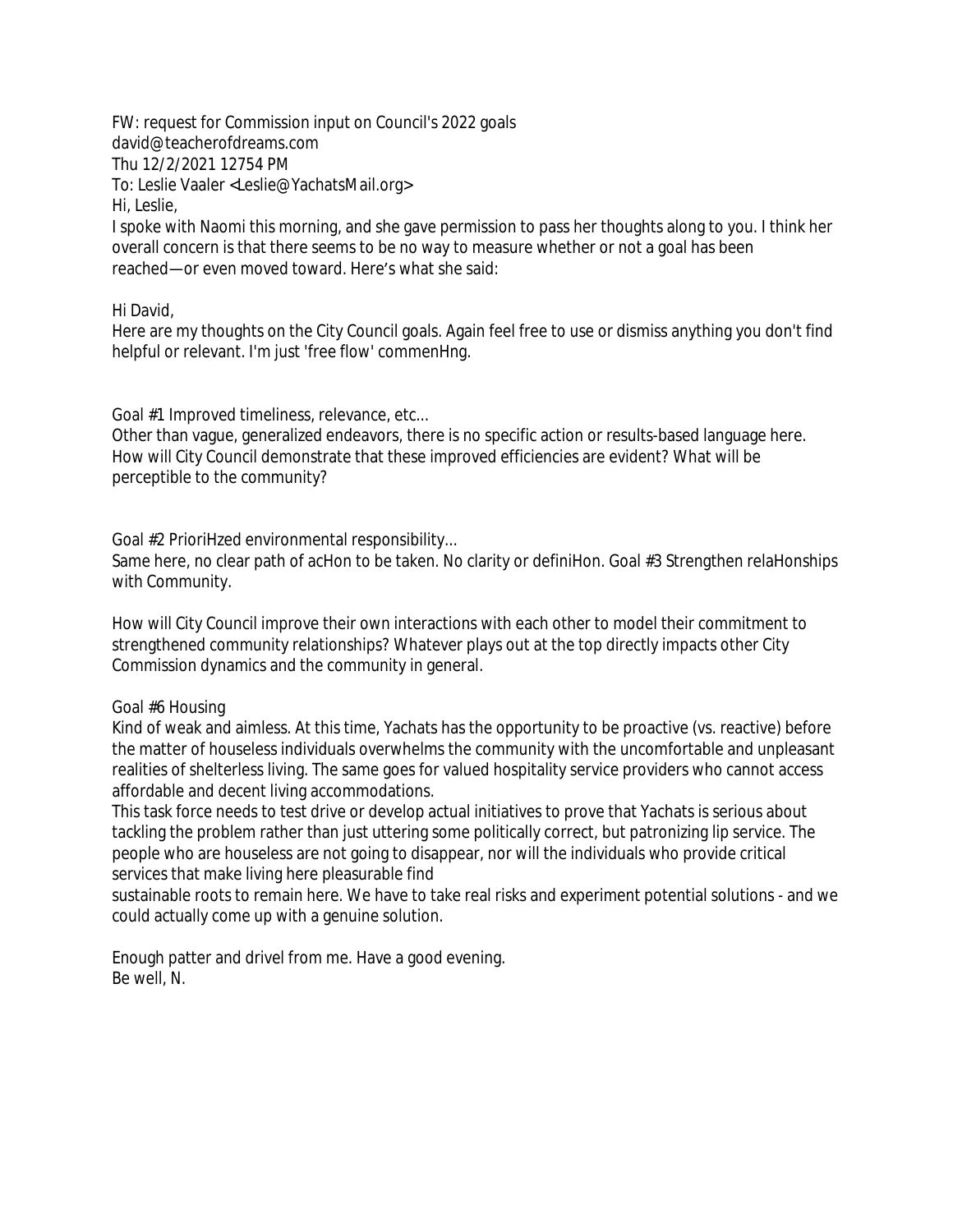# **City Goals**

George Mazeika [<georgemaze58@gmail.com](mailto:georgemaze58@gmail.com)>

Mon 1/10/2022 12:36 PM

To: Leslie Vaaler [<Leslie@YachatsMail.org>](mailto:Leslie@YachatsMail.org)

Dear Mayor Vaaler,

I have received 1 suggestion from P&C Commissioners re the City Goals. It was from Craig Berdie regarding Financials. I copy it verbatim here

"George: I would add an additional item to Demonstrate Financial Responsibility. Something like: Professionalize facility planning and maintenance by developing a database of all City owned properties over (\$3000?) in initial cost. The database will include expected replacement dates that are automatically included into the Capital Improvement process. As appropriate each item will include monthly, quarterly, and annual maintenance activities. The intent is to stop the cascade of "unanticipated" costs. It may not save money, but at least costs will be planned and scheduled. You only need to point to the playground, skate park, roof, floor, HVAC, etc. And that's just looking backwards. I think windows, carpeting, stage equipment, kitchen equipment, etc. will be the next "surprises." I'm pretty sure each commission could point to other items."

It seems a very useful idera to focus on.

I have asked the Commissioners to get back to me by tomorrow. if they have anything to add. My apologies for my tardiness, I had it in mind to discuss this at our last meeting, but got distracted and forgot.

Sincerely,

George Mazeika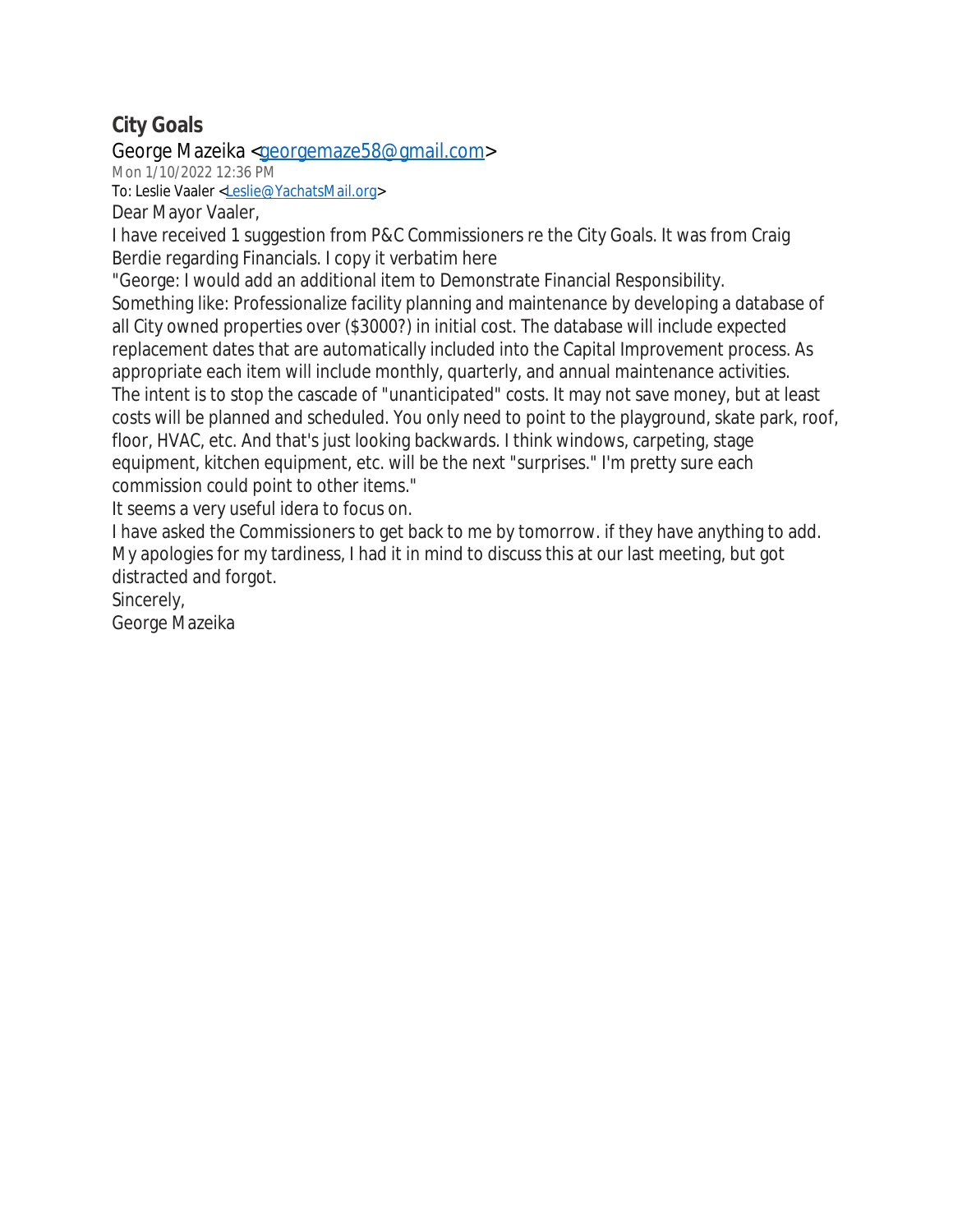## **input for goals**

City Coordinator [<citycoordinator@YachatsMail.org>](mailto:citycoordinator@YachatsMail.org) Wed 12/29/2021 5>11 PM To: Leslie Vaaler [<Leslie@YachatsMail.org>](mailto:Leslie@YachatsMail.org) I had some thoughts on the financial part of the goals. Demonstrate Financial Responsibility *Practice long-term planning, making choices that allow the city to build up reserves.* The reserves seem to be healthy, and we are getting quite a bit of monthly income. Currently it appears that we have more of a need to spend money responsibly on staffing and the capital improvement projects. *Reevaluate the Finance Committee in terms of expertise needed on the committee and the role of the committee.* There appears to be some confusion in this committee. My understanding is that the committee would advise a financial employee of the city. To my knowledge there is no bookkeeper here at city hall. *Seek a plan to address and prioritize city projects and apply for grants when available and useful to suggested projects.* I think the most important part of this is to prioritize. For example, with the Parks & Commons Commission... so many ideas for projects. What projects would take priority? Ideally a Project#1,  $#2, #3$  or perhaps a Priority  $5,4,3,2,1$  ? I will copy-paste some of the email I received from Michael Hempen, it did shed some light on the priority of their projects... "I suspect there will be more coming. Also add Pocket Parks on Ocean View Dr to the list. The pain=ng of the inside of the Commons is a high priority, the outside will include of course pain=ng and the guBers and that will be happening in the late spring/summer, so there is =me to plan those. The north entrance will probably be late in the year or 2023. The pocket parks is a high priority as well, Craig is your contact with that project. And Craig is lead on Green space stuff. Also Craig was on the City Council for a while. He has a beBer understanding how the whole system works. Bike racks and skate park repairs is something you can walk through the process at your own pace. They are things that just need to purchased and installed. I worked with Jocko Doss (it was his idea from the beginning) and Rick to organize the bike rake project. So I'm very familiar with all that. When the money is budgeted we can move forward with the bike racks. They are both driven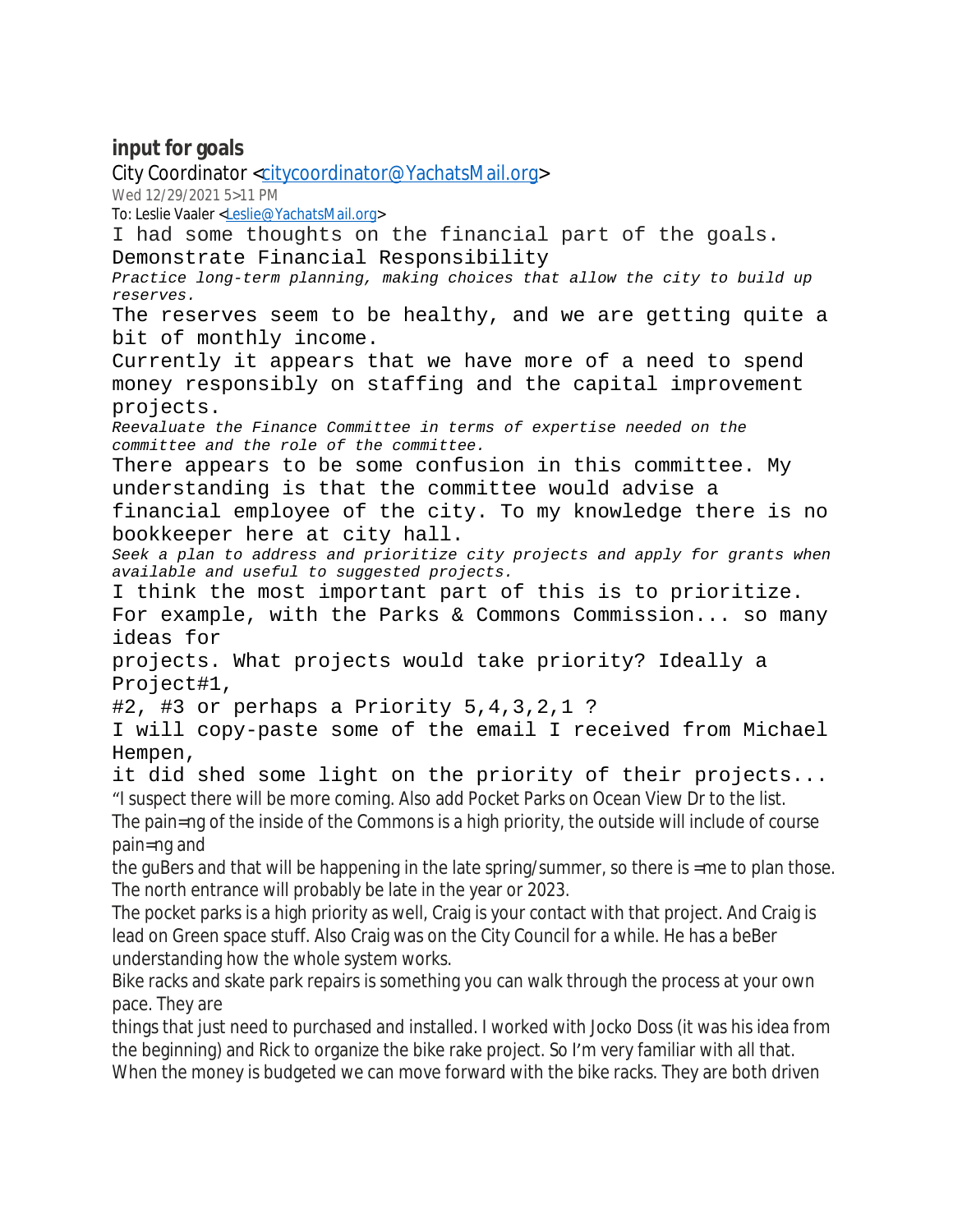by is the money there to pay for them. Some of the value there is for the ci=zens to see that government is working and that's a good thing. They are a bit less cri=cal but s=ll important. The same with the concrete steps in the front of the Commons. When the money is approved or budgeted Rick can go aUer the next step which is geWng the engineering done before the steps are constructed."

There are other areas that the "multiple projects" issue comes up. Too many irons in the fire. There is a need to strike while the iron is hot. Neal Morphis *City Coordinator Facilities / Community Service Support* [citycoordinator@yachatsmail.org](mailto:citycoordinator@yachatsmail.org) 541-547-3565 x110 541-272-4213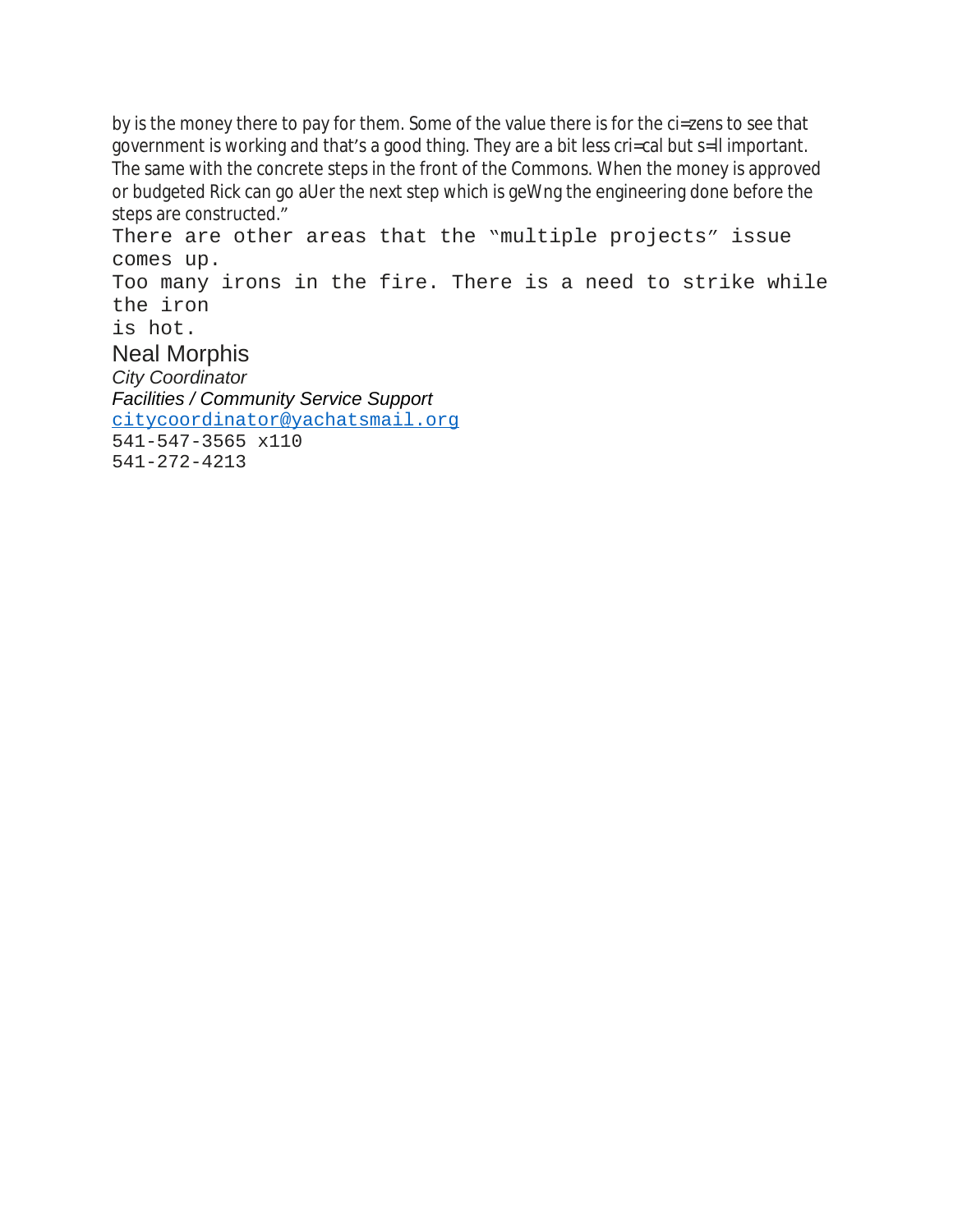January 4, 2022 20 Beargrass Ct. Yachats, OR 97498 To: Yachats City Council Subject: Short and Long Range Goals

Other than the obvious immediate goal of getting a City Manager on board, here are some subject matter goals Council might consider.

- $\mathscr{P}$  Establishing the required Committee for Citizen Involvement (CCI)
- $\mathscr{P}$  Completing the Wetlands Inventory and Mapping
- As a precursor to the full five year public review, institute an

annual Department/Commission only review of the Comprehensive Plan and the Municipal Code. This would allow more timely action on policy and code needs clearly stemming from past year issues and any recent dynamics within our community, natural environment, built environment, infrastructure, and economy. It will also allow timely reaction to any County and State policy and regulatory changes to ensure consistency and compliance.

 $\mathscr{P}$  Complete the State required inventory for 20 year supply of buildable lands

When setting your goals, I encourage Council to establish specified actions/steps/dates leading to accomplishment and serving as benchmarks for how well you're progressing toward the goal.

Thanks for the opportunity to contribute....John Ayer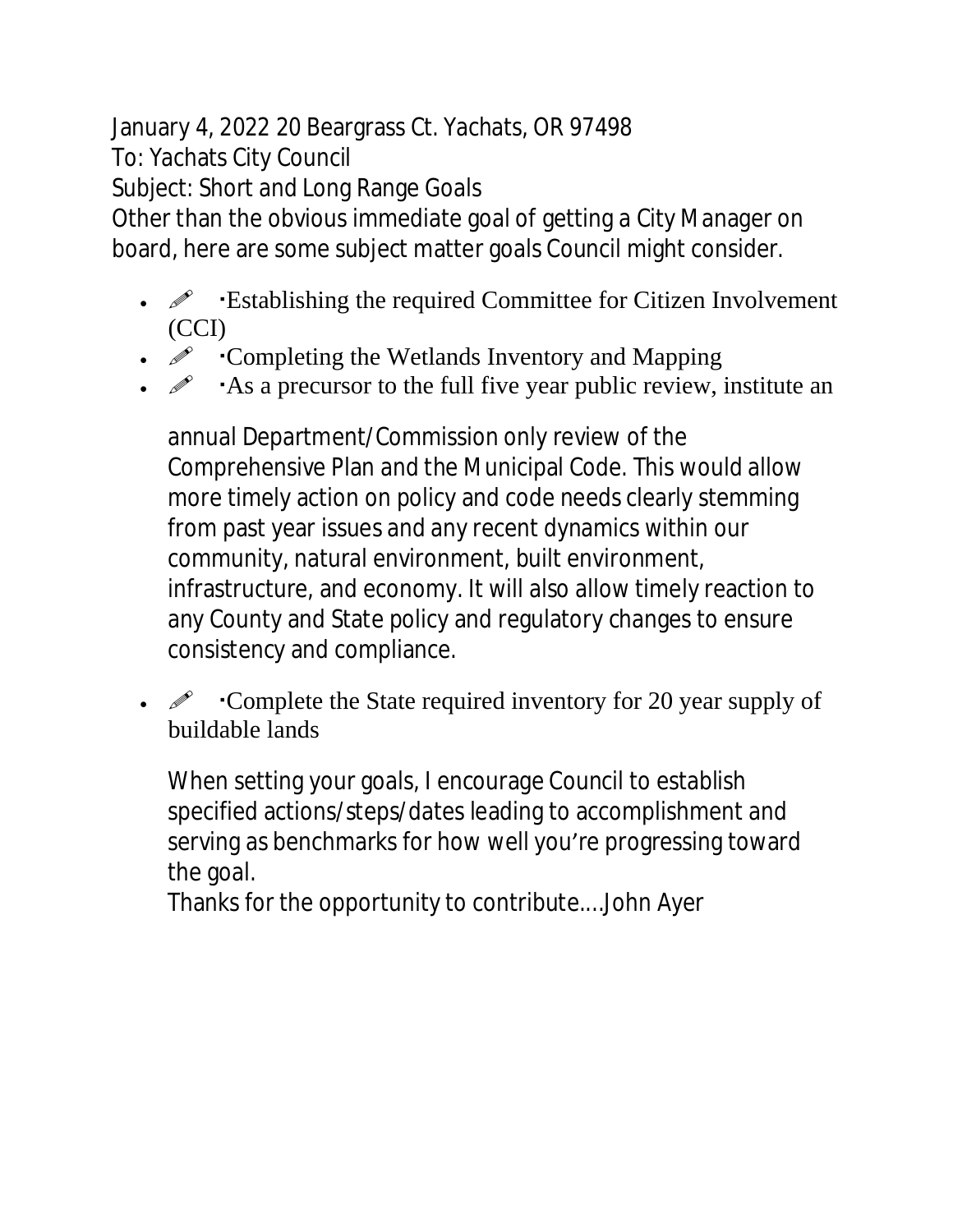## **Goal-setting session**

Laura Rains <[larains904@gmail.com>](mailto:larains904@gmail.com)

Thu 1/6/2022 8=37 AM

To: Leslie Vaaler [<Leslie@YachatsMail.org>](mailto:Leslie@YachatsMail.org)

Good morning Mayor Vaaler,

I appreciate your call for goals for our beloved city of Yachats. As a resident, I would like things to stay as they are (i.e., wonderful community spirit and support, openness by elected officials) and change as needed (e.g., less growth, preserve open spaces). But I understand that growth is necessary and that we all must work to keep our city welcoming, vital, safe, and pleasant for residents and visitors alike.

One of my top goals for Yachats is to prevent big-box stores and fast-food restaurants from getting a foothold here. The city of Arcata in California, larger than Yachats, of course, regulated the number of chain restaurants and large outlets in order to keep the unique feel of their city. I love that idea.

Thank you for asking. Best, Laura

-- Laura Rains, LCSW Yachats HealthCare (541) 954-5811 *"We heal better together"* - Sybrina Fulton